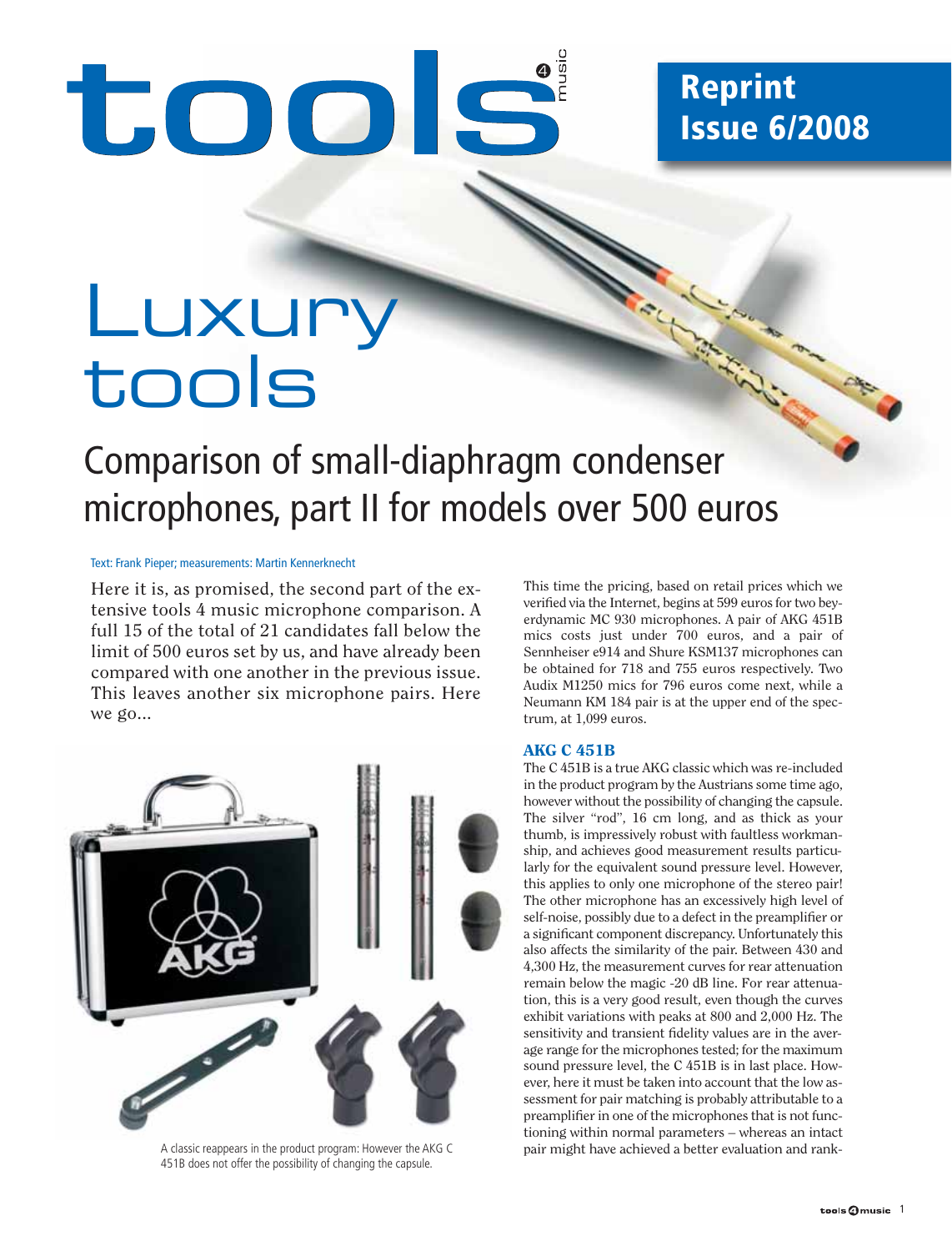

The Audix M1250 (on the right) is not much larger than one's little finger; the capsule and miniature preamplifier are housed in a sturdy metal tube with black finish.

ing. (Editor's note: Since the German distributor, Harman Pro/Heilbronn, basically declines to participate in comparison tests, we could not – as we usually would – order a corresponding replacement for the purpose of checking the measurement results. The models tested here are new microphones, made available to us through the retail trade, which would have been sold as such.)

#### **Audix M1250**

The Audix microphones coming to us are "made in the USA", or more specifically in Wilsonville, Oregon. In addition to the dynamic stage microphones of the OM and D series that are now quite well-known, the Audix product portfolio also includes several condenser models, such as the M1250. As far as its dimensions are concerned, it is the only model tested which we have to classify as a miniature microphone. It is not much larger than one's little finger; the capsule and miniature

preamplifier are housed in a sturdy metal tube with black finish. A suitable connection cable is provided with the microphone to connect the mini XLR output to a standard XLR connector. The measured frequency response of the M1250 is one of the most linear in the test: It is almost perfectly straight over the entire mid-range, before beginning a slight rise at 4 kHz, which reaches a peak of +4.3 dB at 9 kHz.

The measurement curve for lateral sound sources located at an angle of 90 degrees from the front of the microphone meets the -6 dB requirement for the cardioid characteristic over an extended range, and the 180 degree rear attenuation also looks very promising: From 550 Hz to around 8,000 Hz the curve lies below the -20 dB mark, apart from a small interruption at around 830 Hz. However, the attenuation then becomes rapidly less pronounced, so that at 10 kHz the microphone has an almost omnidirectional characteristic. The similarity of the pair of individual microphones is average for the models tested, as is the maximum sound pressure level,

## **Measurement diagrams**

**Unfortunately, due to space constraints it is not possible to print all of the measurement diagrams. We have therefore selected only two representative diagrams here. For anyone who would like to see more, all of the frequency and transient responses for the test (including those from the first part of the test reported in the previous issue) can be found at www.tools4music.de in the "Mehrwert" section. A table with the measured values obtained for the equivalent sound pressure level, sensitivity and maximum sound pressure level can also be found there.**



The transient response recorded by us for the second-place Shure KSM137: Two clean half-waves indicate the back and forth oscillation of the diaphragm in response to a single sound pulse, while the amplitude and number of subsequent oscillations are negligibly small.



Measured frequency responses of the test winner Neumann KM 184: Except for slight variations in the high-frequency range, the 0 degree frequency responses (shown in blue) exhibit ideal linearity. The bass boost below 100 Hz is probably attributable to the proximity effect, and the slight dip at 2100 Hz shows the influence (reflection) of the mic clamp. The green curves (for sound from lateral sources located at an angle of 90 degrees from the front of the microphone) are just under -6 dB for a wide range of frequencies, and the red curves are below -20 dB; thus here the microphones adhere precisely to the requirements for a cardioid directional characteristic.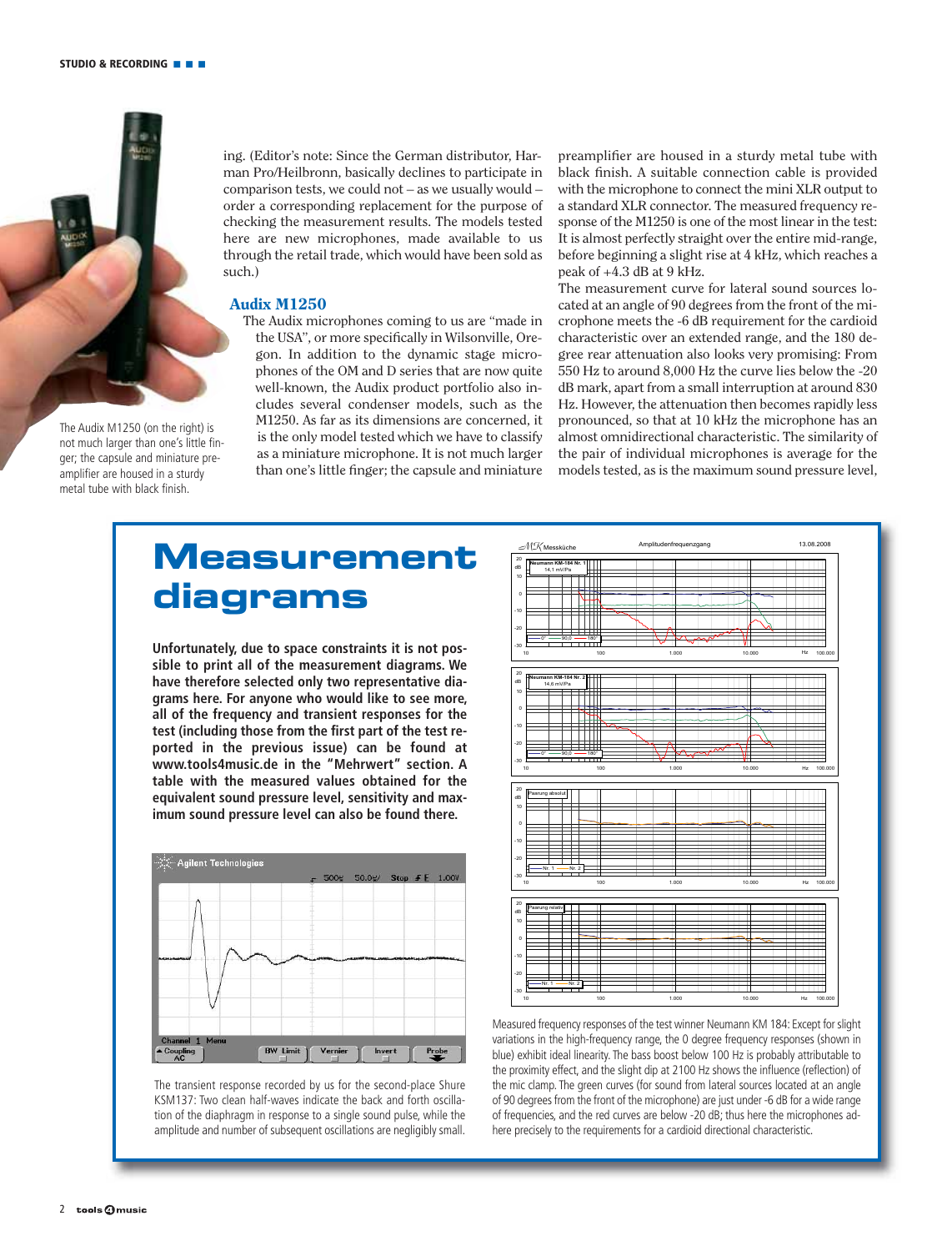which in reality deviates considerably from the optimistic specification of the manufacturer (150 dB SPL @ 0.5% THD!). The values determined for self-noise and sensitivity for the Audix M1250 are among the average for the microphones tested.



Third place in both the Performance and Price-Performance categories: The beyerdynamic MC 930.

#### **beyerdynamic MC-930**

The MC 930 from the beyerdynamic company turns out to be a microphone just under 13 cm long, with highquality workmanship and an extremely linear frequency response in the important mid-range.

Not until the high-frequency range, at 10 kHz, is there a small rise of 4 dB. The rear attenuation achieves "cardioid conditions" between 550 Hz and 2 kHz, and even in the high-frequency range we are happy to say it does not rise above -10 dB! The manufacturer attains good to very good results for self-noise, transient fidelity and sensitivity (the highest among the microphones tested!); the microphone ranks lower only in the case of the maximum sound pressure level.

#### **Neumann KM 184**

The Neumann KM 184, which is to be categorized as having a sophisticated professional standard, achieves top values for almost all categories and measurements, and thus represents the reference against which the rest of the test participants must be measured. What makes the Neumann microphones so special? First, the quality of the workmanship: In order to ensure the best possible shielding from interference, the circuit board is equipped with four springy copper slide contacts that all have contact with ground; when assembled they provide reliable electrical contact with the microphone housing, which is approximately 10.5 cm long.

## Cardioid – what is that?

In response to several inquiries and differences of opinion regarding the evaluation of the rear attenuation of the test microphones, here again is the precise definition of the cardioid directional characteristic: The directional characteristic is considered to be cardioid if sound from lateral sources located at an angle of 90 degrees from the front of the microphone is transmitted at a level 6 dB lower than sound from sources in front of the microphone. In theory, sound from sources to the rear (at an angle of 180 degrees from the front of the microphone) should be completely eliminated by a cardioid capsule; in practice, attenuation of >20 dB is regarded as satisfactory. As illustrated in our measurement diagrams, the directional characteristic of a microphone is always dependent upon the frequency and  $-$  depending upon the model  $-$  is often effective only in the mid-range. Due to the construction parameters, for basses and high frequencies the directional effect is often much less pronounced – the cardioid characteristic becomes more and more omnidirectional.

The SMD board makes an outstanding impression. The first converter stage directly connected to the capsule has been sealed by Neumann with a black coating – this helps to guard against cracks or malfunctions in the case of high air humidity (due to fluctuations in atmospheric conditions) and perhaps also protects various fine points of the circuitry from curious glances – who knows?

With regard to frequency responses, the two KM 184 microphones likewise exhibit no weak points: Except for a very slight 1 dB rise between 7 and 8 kHz and a similar dip at just under 10 kHz, the

> tools  $\bm{\Theta}$ music **TESTSIEGER**

tools **4** music EIS

**TESTSIEGER** 

Congratulations: The Neumann KM 184 set is the winner of this comparison test.

#### **Info**

**www.akg.com www.beyerdynamic.de www.neumann.com www.sennheiser.de www.shure.de www.trius-audio.de** (Audix)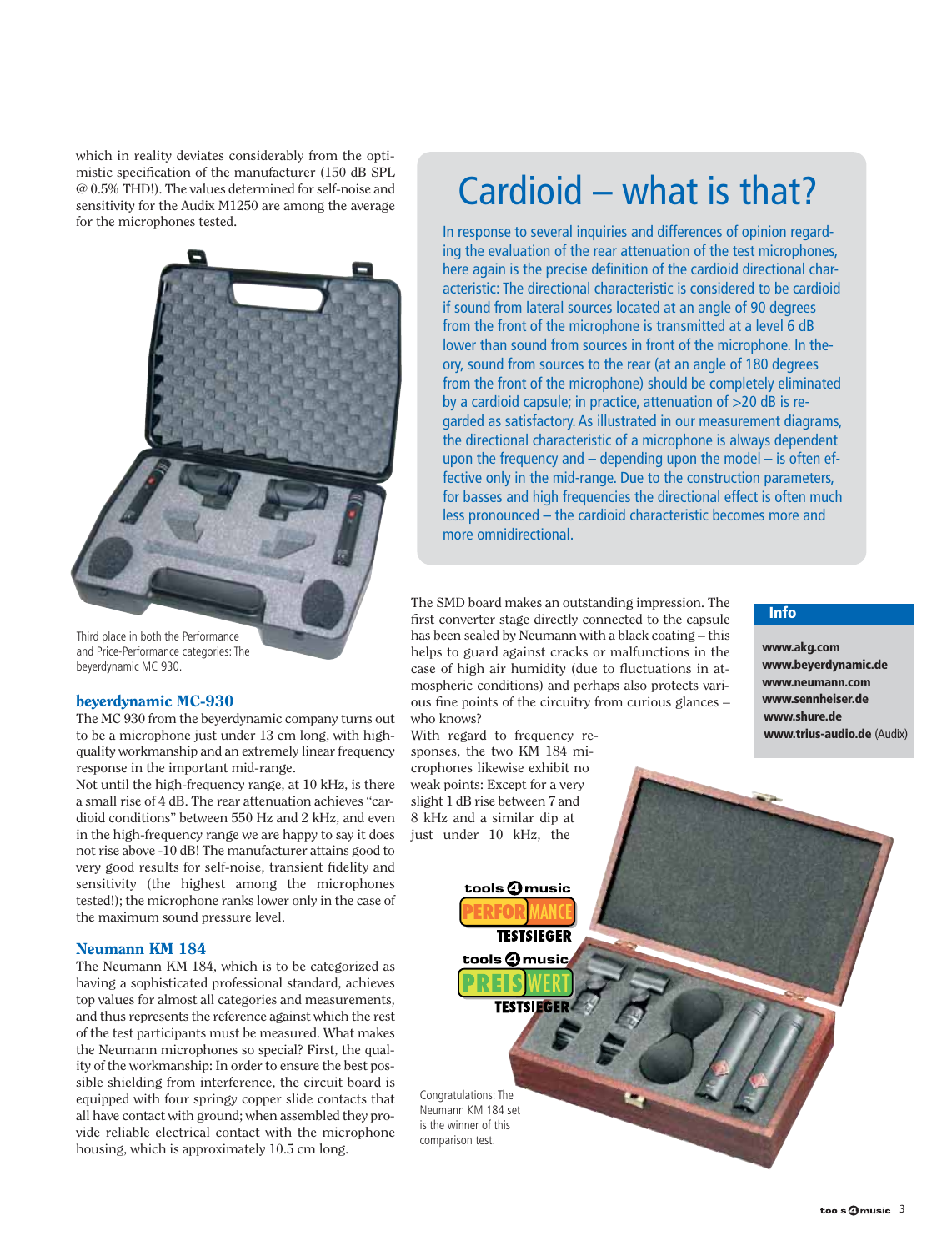#### **"We can participate too!"**

Yes, usually there are no AKG microphones in this type of comparison test, since the German distributor, Harman Pro/Heilbronn, declines to participate in such tests. The inclusion of AKG microphones in the previous issue of tools 4 music as well as in the present test is due to the fact that the corresponding models were made available to us through the retail trade.



measurement curve is perfectly linear. The rear attenuation likewise turns out to be excellent, and the two microphones are also leaders in terms of self-noise and similarity of the pair. The measurements of maximum sound pressure level and transient fidelity also yield very good results. Only in terms of sensitivity are the Neumann mics not in first place, although here too they perform better than average.

#### **Sennheiser e914**

The two e914 mics are 16 cm long and have rotary preattenuation and low-cut filter switches, each with two settings. There is no fault to be found with the workmanship and sturdiness; however, the two individual microphones exhibit U-shaped frequency responses, with strong emphasis of the basses and lower mids. Transmission by the e914 is also by no means linear for high frequencies – for each microphone there is a 6 dB boost that begins at 2 kHz and ends quite abruptly just above 10 kHz, with a dip at 9 kHz. The rear attenuation achieves "cardioid conditions" between 500 Hz and 3 kHz, a good result overall. In terms of the measured maximum sound pressure level, both microphones attain above-average values, close to those specified by the manufacturer. However, the transient responses each exhibit one pronounced subsequent oscillation, followed by several small oscillations.

#### **Shure KSM137**

Our last candidate, the Shure KSM137, which is 12 cm long, is impressive due to very good frequency response curves. Except for a slight emphasis of the bass below 100 Hz and a small 2 dB boost in each case at 10 kHz, the curves are linear. The rear attenuation exhibited by the two individual microphones, which remains well below the -10 dB mark even at high frequencies, is among the best results for the

microphones tested. Excellent marks are likewise achieved for self-noise, pair similarity and transient response

Only in the case of maximum sound pressure levels do the microphones fall below the average for the test; however,

The Sennheiser e914 exhibits clear emphasis of specific frequency ranges (see text).



The Shure KSM137 achieves a good second place – only one point behind the winner in the Price-Performance category.

#### **FOLLOW-UP**

#### **Wolfgang Fraissinet, President of Marketing/Sales at Georg Neumann GmbH:**

"We are naturally pleased that this very detailed, objective test confirms the qualities of the Neumann series 180 miniature microphones and their role as a reference standard. It only remains to be mentioned that the KM 184, and miniature microphones with five other directional characteristics, are now also available from Neumann in a completely digital version. The A/D converter integrated directly into the microphone in the digital version eliminates the need for lengthy experimentation with external converters and preamps, and the Neumann sound is captured directly on the hard disk with optimal quality."

**Klaus Kirchhöfer from beyerdynamic:** (At the request of the manufacturer, these comments have been taken from tools 4 music, issue 5/2006.)

"Many thanks for the multi-faceted test! Unfortunately, the test raises almost as many questions as it purports to answer: You have performed some measurements outside – how did you control background noise? For the maximum level measurement a 1 kHz sinusoidal signal was used – how was this generated? What was the distortion factor (THD) of the sound source itself? Microphones were awarded more points for an accompanying wooden container or case than for a bag – do rental companies or musicians want to pile up boxes next to the stage in the microphone case? A high sensitivity can be useful for example for acoustic guitars or choir recordings – but how will a small compact mixer respond if I decide to clamp the microphone to a snare drum? A cardioid directional characteristic is supposedly defined among other things by a rear attenuation of at least 20 dB – what was that well-known vocal microphone that you like to use for testing sound system loudspeakers? I know that people, including most microphone users, naturally wish to have simple solutions (otherwise

the measured values correspond closely with those specified by the manufacturer.

#### **Finale**

Despite the considerably higher selling price in comparison to its competitors, the Neumann KM 184 is the winner in both the Performance and Price-Performance categories, with the Shure KSM137 a close second. In the test, no weak points are exhibited by the traditional Berlin microphone manufacturer, which thus impressively demonstrates its special position with regard to the quality of microphone construction. Shure achieves second place with the KSM137 – a microphone which is impressive particularly with regard to linearity, very good rear attenuation and low self-noise. With the MCE 930, beyerdynamic attains a respectable third place in both categories, followed by the Sennheiser e914, the miniature microphone M1250 from Audix and the AKG C 451B, which have results very close to one another in both categories.

In addition, it should be noted that the criteria for evaluating the microphones, as well as the measuring setup, were identical for both parts of this comparison test (see tools 4 music, issue 5/2008). The results can therefore also be used to assess the qualitative differences between models with selling prices above and below 500 euros.

**Info**

| <b>AKG C 451B</b>     | 333 euros (individually) | 699 euros (pair)   |
|-----------------------|--------------------------|--------------------|
| <b>Audix M1250</b>    | 398 euros (individually) | 796 euros (pair)   |
| beyerdynamic MC 930   | 333 euros (individually) | 599 euros (pair)   |
| <b>Neumann KM 184</b> | 649 euros (individually) | 1,099 euros (pair) |

**Sennheiser e914 359 euros (individually) 718 euros (pair) Shure KSM137 375 euros (individually) 755 euros (pair)**

**Selling price** (determined by Internet research in October 2008)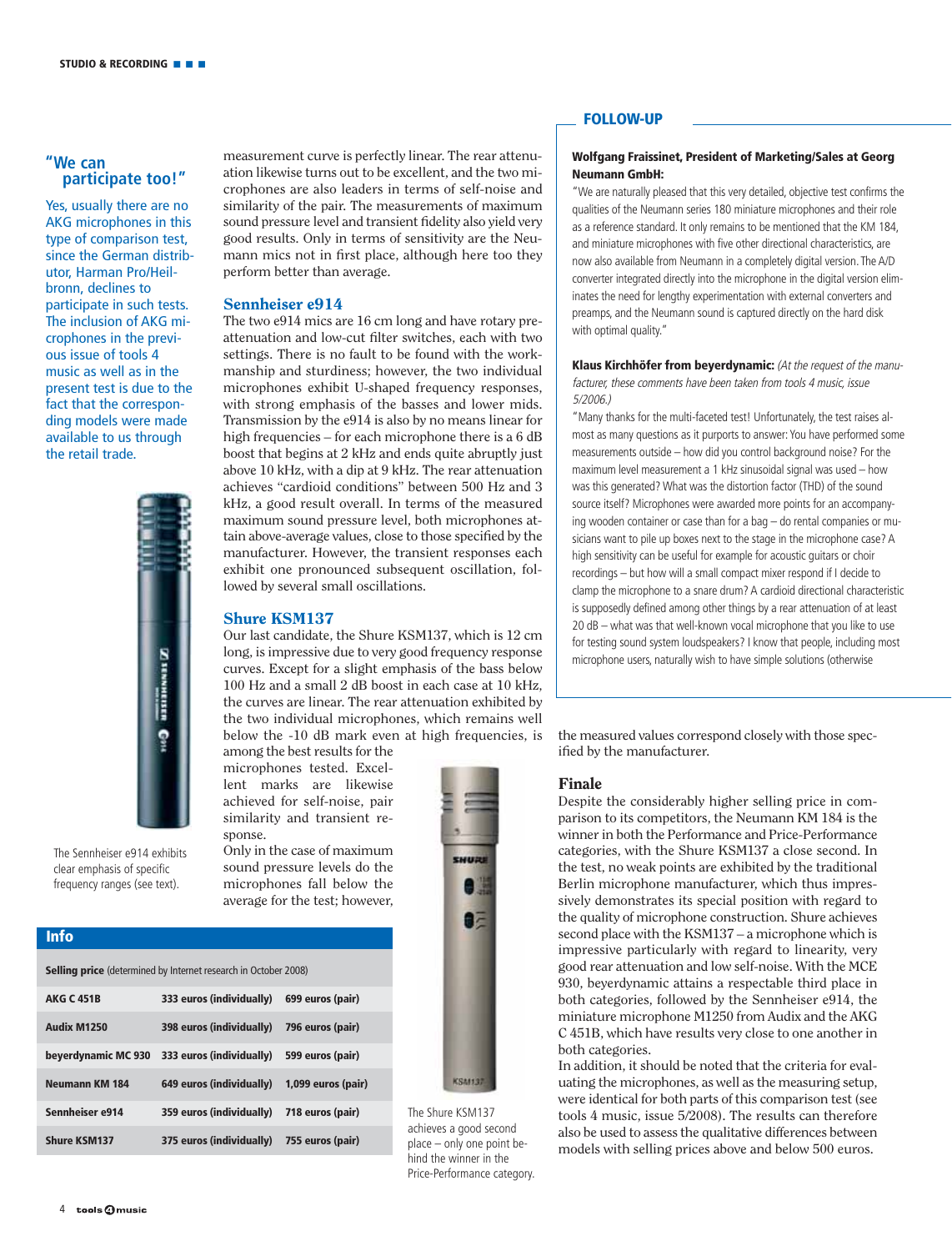tabloids such as the [German] Bild would not have such high circulation figures); however, in the final analysis I consider it to be at least questionable to reduce such obviously complex material to a simple winners' platform! If you had left it at descriptions (as far as I am concerned including measurements, although their information value is quite limited), with perhaps a few more application examples, it could have been not only a more well-rounded but also a more informative test. Now which musicians' magazine is actually the best?"

#### **Matthias Höbeler from the German Audix distributor Trius:**

"In retrospect, in considering the microphones tested it seems to us that for our own selection, the Audix SCX-1 would have been more suitable for comparison with the KM 184, for example. In deciding upon a special solution with the MICRO series we have gone somewhat beyond the technical framework of this test. However, this introduces variety to the small-diaphragm group, which is also good. With regard to the M1250, in conjunction with the evaluation and application information, I would also like to mention that this series is made with interchangeable capsules; in addition to the cardioid directional characteristic, hypercardioid, omnidirectional and lobeshaped/supercardioid characteristics are also available. With the M1280 version (likewise with a diameter of 12 mm, but with a length of 80 instead of 50 mm), a microphone is available with an extended frequency response down to 40 Hz, instead of 80 Hz as is the case with the M1250. The M1250 is also available in white. As well, every conceivable attachment accessory can be obtained, from fine floor stands for mounting, to goosenecks, to various drum clamps and elastic mini-suspensions. In addition, the M1255 MICRO version is optimized with a different sensitivity for larger microphone distances (e.g. for room, overhead and ambient applications). Finally, there is the M1244 without the RFI protection circuit, with a maximum sound pressure level of 144 dB, for a 15 percent lower selling price. The MICROs are truly an extensive, universally applicable series, since they can be used for everything from speech to classical to recording rock drums. Thank you for the test. In addition to positive, surprised feedback from first-time users in terms of the sound, we are very pleased to find here that a microphone which is technically so different and more flexibly designed can compete so well."

#### **Bernd Friedel, Director of Sales & Marketing, Shure Distribution**

**GmbH:** (comments taken from tools 4 music, issue 5/2006) "It is wonderful that we could participate in the small-diaphragm microphone comparison with two Shure KSM models simultaneously. Of course we are especially pleased to be among the winners for both price categories. It is clear that the strengths of the KSM109 as well as the KSM137 are the low-self noise and the precise, high-fidelity transmission, which are also perfectly reflected in the test."

#### **Stephan Scherthan, Industry Team Manager for the Music Industry at Sennheiser electronic GmbH & Co KG:**

"In the development of the e914, tested in detail here, the microphone was optimized not for linearity, but for the application. The criticized frequency response boost of the highs was thus implemented deliberately and purposefully, in order to lend the e914 a significantly greater presence and clarity for the recording of acoustic instruments (e.g. guitars) or for use as a percussion overhead mic. The e914 was developed "in the field" as it were. During the development of the microphone we implemented various frequency responses, which we compared with one another in intensive application-related listening tests for studio and live applications. We deliberately decided upon this application-oriented sound and thus gave a clear priority to the sound as opposed to measurements. Unfortunately, in the present test – probably for the purpose of achieving comparability – the quality of a microphone is equated with the linearity of its frequency response curve. This may be valid for microphones in the field of measurement technology. However, for the stage and studio, one also needs microphones with a character and sound as is the case here with the e914. Microphones that have a highly linear frequency response are likewise included in the Sennheiser portfolio, in the group of MKH microphones."

## **We compare**

It should be kept in mind that in the test the maximum values determined here – for example in the measurement results – do not mean that a model with zero points is unusable or that a candidate with ten points represents ultimate perfection. These values are only relative with regard to this test. Thus a value of zero points for a category means only that this is the lowest result in this test; it is not an absolute value. The poorest result in the test can often still represent a good value in practice.

In the category "Features and accessories supplied with the microphone" points are awarded in accordance with the proven procedure: One point per item! Exceptions marked with an asterisk (\*) are explained below.

**Low-cut & pad switches:** Due to the two settings for the low-cut filter and pre-attenuation, the AKG C 451B, Sennheiser e914 and Shure KSM137 each receives 2 points

**Clamp:** The Neumann KM 184 and Audix M1250 each include two additional clamps for attaching the microphones to the connecting cable: 2 points **Spider suspension mount:** The MCE 930 from beyerdynamic has replacement rubber rings for the accompanying suspension mount: 2 points Transport container: A simple gig bag receives one point, a case or wooden container two points, and a plastic or metal transport case three points

#### **Measurements**

As usual in tools 4 music comparison tests, the focus is on the two main assessment tables. Together with the customary criteria such as sturdiness, quality of workmanship and features, the measurements carried out are responsible for most of the points awarded. The following are the parameters measured by us.

Equivalent sound pressure level: This provides information concerning how much self-noise the capsule produces in combination with the downstream internal preamplifier. To obtain this measurement, each microphone is placed in a "noise chamber" – an absolutely silent soundproof area acoustically completely insulated from the environment – and its output signal, corresponding to its self-noise, is measured. The lower the equivalent sound pressure level turns out to be, the better the microphone.

**Sensitivity:** This indicates how sensitively the microphone responds to sound. A high sensitivity means a high output level, so that the preamplifier of the subsequent mixing console channel need not be turned up so high, and possible noise interference in the cable route will be less pronounced. For the measurement, the front of each microphone is exposed to a 1 kHz test tone with a defined sound pressure (1 pascal), and the level of the electrical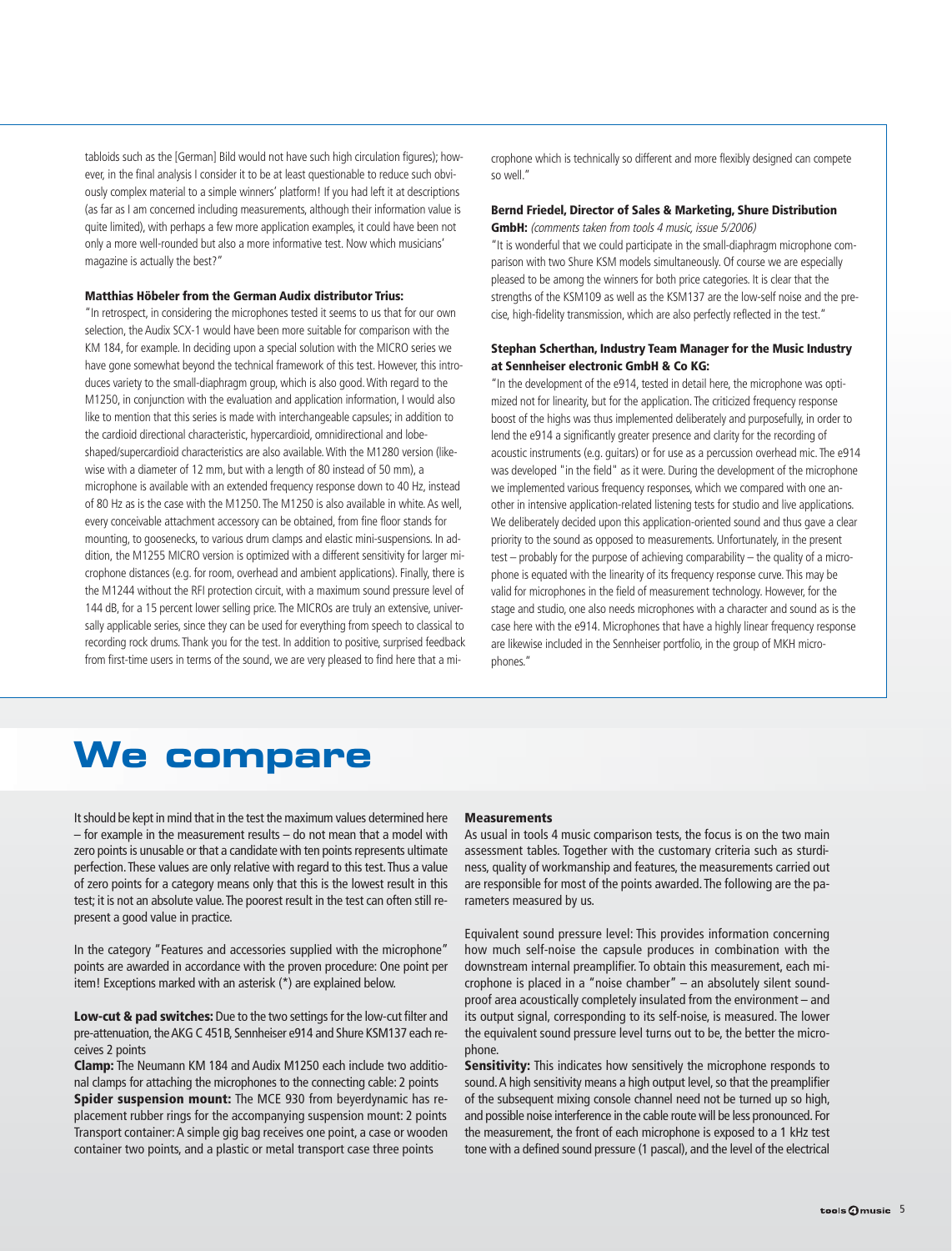signal at the output is determined. The load is provided by a realistic input impedance of one kiloohm. Here deviations from the manufacturers' specifications may be partially attributable to the fact that these were determined without a terminating impedance (no-load sensitivity).

**Maximum sound pressure level:** Each microphone is subjected to an increasingly loud 1 kHz test tone, until the distortion factor meter connected to the output indicates 1 percent THD. Load: Likewise one kiloohm.

**Frequency responses:** These are measured in a nonreflecting environment outdoors. Frequency range of the sweeps: 5 Hz to 20 kHz; the distance from the microphone to the sound source is 50 cm. In order to exclude reflections from the ground, the microphones are oriented toward a sound source (loudspeaker) resting on the ground. Unlike the method used by some manufacturers, who for this measurement like to let the microphone dangle from above on a cable, we systematically employ the realistic approach of using the accompanying clamps or suspension mounts with a stand. This results in slight reflections, recognizable in the diagrams in the form of small irregularities, primarily in the range between 1,000 and 3,000 Hz. In order to examine the "cardioid" directional characteristic, the frequency response is recorded for sound sources located laterally (at 90 degrees) and to the rear (at 180 degrees), with the microphones turned accordingly.

**Transient response:** Each microphone is subjected to a single transient-type sound event in the form of an explosive sound (an electrical spark discharge). A storage oscilloscope records the resulting electrical output signal of the microphone. An ideal transient response consists of two clean, symmetrical halfwaves without subsequent oscillations, documenting the theoretically single deflection of the diaphragm forward and then back again. The fact that this differs in practice is shown by the actual transient diagrams obtained, which in some cases indicate several subsequent oscillations.

Calculation of the price bonus for microphone models over 500 euros (where the maximum number of points corresponds to 10 percent of the Performance evaluation):

1,099 euros or more: 0 points From 1,000 to 1,049 euros: 1 point From 950 to 999 euros: 2 points From 900 to 949 euros: 3 points From 850 to 899 euros: 4 points From 800 to 849 euros: 5 points

From 750 to 799 euros: 6 points From 700 to 749 euros: 7 points From 650 to 699 euros: 8 points From 600 to 649 euros: 9 points Up to 599 euros: 10 points



#### **Overall evaluation**

#### **Technical factors**

| Manufacturer                                                        | <b>AKG</b> | <b>Audix</b> | beyerdynamic  | <b>Neumann</b> | <b>Sennheiser</b> | <b>Shure</b>   |
|---------------------------------------------------------------------|------------|--------------|---------------|----------------|-------------------|----------------|
| Model                                                               | $C-451B$   | M-1250       | <b>MC-930</b> | <b>KM-184</b>  | e-914             | <b>KSM-137</b> |
| Sturdiness (0 to 5 points)                                          |            |              |               |                |                   |                |
| Workmanship (0 to 5 points)                                         |            |              |               |                |                   |                |
| Metal housing                                                       |            |              |               |                |                   |                |
| Internal transformer                                                |            |              |               |                |                   |                |
| Drop test (no damage 4, slight dents 2, impaired/non-functioning 0) |            |              |               |                |                   |                |
| Subtotal (max. 16 points)                                           | 11         | 13           | 13            | 14             | 13                |                |

#### **Measurements**

| <b>Manufacturer</b>                                          | <b>AKG</b> | <b>Audix</b> | beyerdynamic  | <b>Neumann</b> | <b>Sennheiser</b> | <b>Shure</b>   |
|--------------------------------------------------------------|------------|--------------|---------------|----------------|-------------------|----------------|
| Model                                                        | $C-451B$   | M-1250       | <b>MC-930</b> | <b>KM-184</b>  | e-914             | <b>KSM-137</b> |
| Self-noise (equivalent sound pressure level), 0 to 10 points | 8          |              |               | 10             |                   |                |
| Sensitivity, 0 to 5 points                                   |            |              |               |                |                   |                |
| Maximum sound pressure level, 0 to 10 points                 |            |              |               |                |                   |                |
| Rear attenuation at 180 degrees, 0 to 10 points              | 6          | 8            | 6             | 10             |                   |                |
| Linearity of frequency response, 0 to 5 points               |            |              | 4             |                |                   |                |
| Transient fidelity, 0 to 5 points                            |            |              | 4             |                |                   |                |
| Similarity of the pair, 0 to 5 points                        |            |              |               |                |                   |                |
| Subtotal (max. 50 points)                                    | 24         | 28           | 32            | 46             | 25                | 37             |